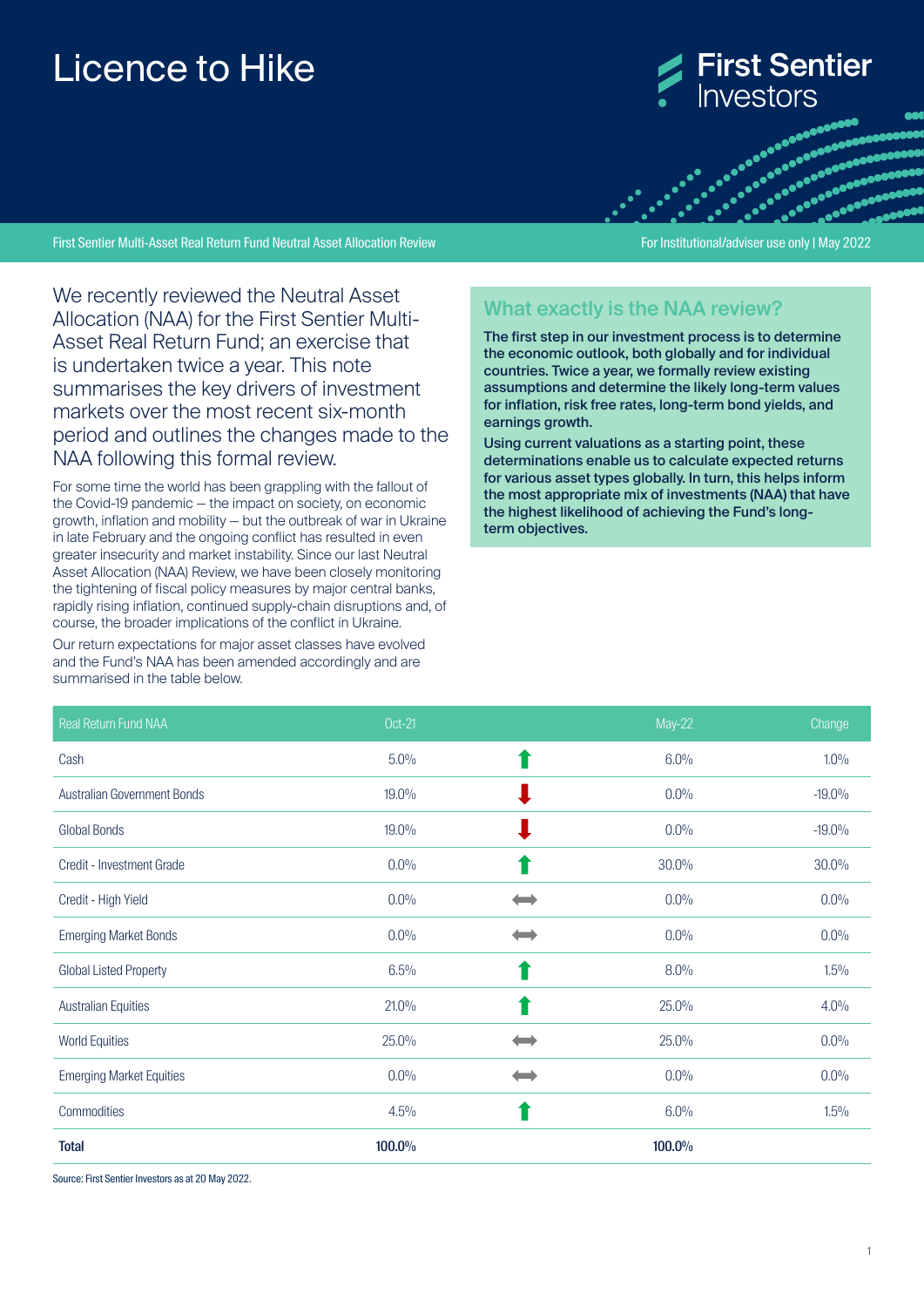## How do we determine the right mix of NAA (beta) and Dynamic Asset Allocation (DAA or alpha)?

Based on our assumptions for the economic climate, and our expected returns, we can determine the likelihood of meeting the portfolio's objectives over the investment horizon. It is becoming increasingly likely that relying solely on the NAA in a constrained long only, unlevered environment will not be sufficient to meet the return objectives. This is where we use our DAA process, which takes shorter-term market dynamics into account and aims to deliver additional returns, as well as mitigate portfolio risks. By adding an uncorrelated return source (alpha) we can improve the likelihood of meeting the Fund's investment objectives.

The combination of NAA and DAA requires the consideration of the current allocations; as the extent to which active management may be used is managed through the portfolio's

risk budget to avoid unwanted additional risks. We consider both the tracking error (as well as other risk metrics) and the expected return, in assessing the portfolio's ability to meet its investment objective. The ability to add scalable alpha to portfolios provides flexibility to deliver on the investment objective; even in a lower return environment.

In the current low return environment it is critical to have the flexibility to blend beta and alpha to deliver a real return of 4.5% pa above inflation over rolling five year periods before fees and taxes. We believe our investment process and philosophy provides our clients the highest possibility of obtaining a real return and expect the DAA process to be of paramount importance given the current outlook for major asset classes.

#### Key Points

The setting of the economic climate involves deciding on where we think the global economy is moving, and then for each country we determine the likely long-term values for inflation, risk free rates, long-term bond yields and earnings growth. By taking current valuations as a starting point, this allows us to determine expected returns for global assets from this point forward.

- Overall, meaningful changes to the Neutral Asset Allocation have been made. Our economic climate assumptions continue to evolve in response to the ongoing recovery from the Covid-19 crisis, against the backdrop of high inflation and rising interest rates. Additionally, the war in Ukraine has escalated geopolitical tensions, providing additional uncertainty.
- In a rising interest rate environment, both fixed income and equity returns have experienced an uptick in volatility. Our analysis suggests that most asset classes have slightly higher expected returns, driven by higher earnings and inflation. In 2021, we increased our inflation assumptions across all markets and anticipated higher cash rates and long-term bond yields. We have further adjusted several countries' inflation, and cash rates, higher again in 2022.
- As Covid-19 vaccination rates increased and lockdown measures eased, corporate earnings picked up to more normalised levels. Subsequent inflation readings were persistently higher than expected.
- In the current environment, portfolio positioning has focused on the balance between equities and bonds with a reduction to the portfolio's sensitivity to rising interest rates. We have decreased the allocation to Australian and Global bonds and have re-allocated a large portion of the sale proceeds into

investment grade credit. Our assumptions have indicated a strong preference for a duration hedged exposure.

- The remainder has been allocated between Global Listed Property, Australian Equities and Commodities.
- Global property has seen a further increase in allocation in this review, which will allow the Fund to participate more meaningfully in the recovery as global mobility restrictions ease further.
- We expect that rising rates will put pressure on equity valuations so to provide diversification, all of the Fund's global equity exposure is currently unhedged. This should provide a buffer in the scenario where the Australian dollar weakens.
- The commodities allocation has increased, from 4.5% to 6.0%. For diversification, this exposure has expanded to include precious metals, industrial metals, and agricultural commodities. These exposures provide inflation linkages to the ongoing supply constraint issues in the near term, and sustained demand pressures from a growing global economy over the longer term.
- While market conditions remain uncertain, a pick-up in volatility can present opportunities that can be exploited through the DAA process.
- The Fund continues to strive for consistent returns above inflation, while aiming to minimise drawdowns and preserve investor capital.
- As a highly experienced team, the Multi-Asset Solutions team will continue to implement the Fund's established and methodical Neutral Asset Allocation (NAA) investment process and then adjust positioning through the Dynamic Asset Allocation (DAA) process as opportunities arise.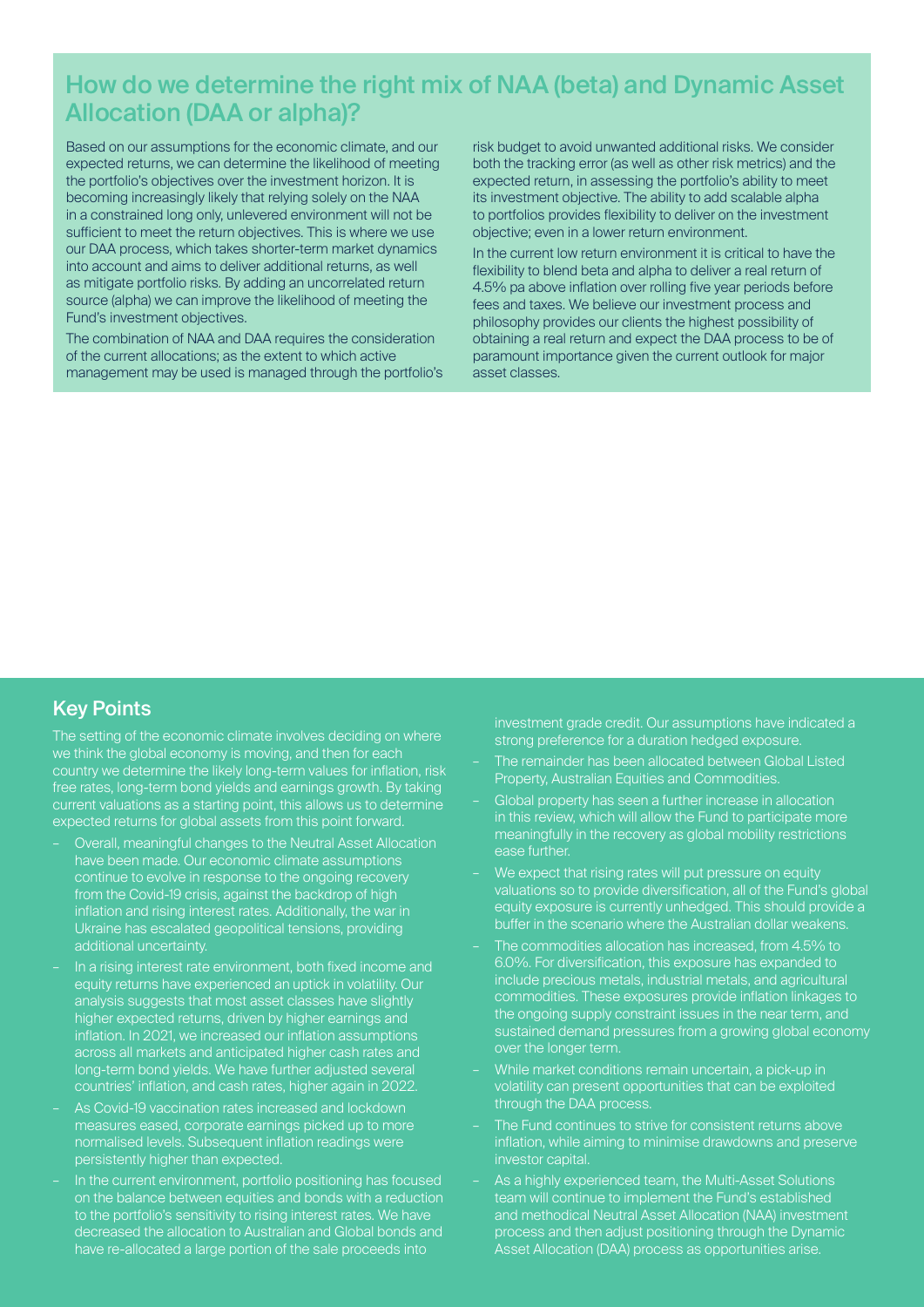#### New disruptions to the economic recovery

After two long years of lockdowns, multiple Covid-19 variants, overwhelmed hospitals, and general uncertainty about life as we once knew it, the rollout of effective vaccines and an increase in herd immunity was finally pointing toward a return to 'normal'. Many people that had lost work during the lockdowns have returned to work, as consumer sentiment and economic activity were beginning to recover. Demand for labour as industries have re-opened has been so substantial that there is now a shortage of workers in some sectors with some people not returning to the jobs they held before, or at least not for the same wages and conditions. Alongside the supply-chain disruptions, this increase in wages is further adding to the concerns of persistently high inflation. Overall, many economies have seen this significant increase in inflation; after a long period of ultra-loose fiscal and monetary policy measures, there will be a lot of focus on how policymakers wind these back.

On top of these pressures, Russia's invasion of Ukraine has prompted significant uncertainty throughout Europe, and placed additional strain on energy prices. Pandemic-related supplychain bottlenecks are lingering, particularly as China's 'zero-Covid' policy has weighed on economic activity in the country as the Omicron variant spread. Harsh lockdown measures are still a usable lever for Chinese authorities, with large cities like Shanghai — as well as several key manufacturing hubs — shutting down temporarily. Industrial production and exports have been hampered, adversely affecting supply chains globally.

While the economic recovery from the Covid-19 pandemic was progressing, this unanticipated development has clouded the outlook and has sent consumer sentiment in key regions moving lower again. Unsurprisingly, given the current state of the world, the International Monetary Fund's (IMF) growth projections made in January 2022 downgraded in April. According to the IMF, global growth is now projected to slow to 3.6% in 2022, compared to a previous forecast of 4.4%. In particular, both Ukraine and Russia are expected to experience sizable economic contractions over the year. The destruction of infrastructure, the displacement of people and the loss of life seem likely to impact Ukraine for an extended period. Meanwhile, Russia has started to feel the effects of economic sanctions, the severance of trade ties and diminishment of confidence.<sup>1</sup>

#### Chart 1: IMF Economic Growth Projections



Source: International Monetary Fund April 2022 World Economic Outlook

#### Ukraine war

On 24 February 2022, news broke that Russian forces had invaded Ukraine. The impact of the conflict is not bound by the borders of Ukraine; while Ukraine is most directly impacted, the negative effects have spread throughout Europe and, to some extent, the rest of the world. Millions of Ukrainians have been displaced from their homes, with many ending up in neighbouring eastern European nations such as Poland, Romania, Moldova and Hungary. This will only add to the growing pressures these regions are already facing. As Russia is a major exporter of oil and gas, the geopolitical tensions have caused a surge in commodity prices. While this is not the only driver of the recent uptick in inflationary pressure, it has certainly exacerbated existing pricing pressures. The reliance on Russian commodities has been a particular focal point after Germany decided to halt the Nordstream 2 gas pipeline project, designed to transport Russian gas directly to Germany. More broadly, EU members are discussing reducing reliance on Russian commodities. While the outcome remains to be seen, there has already been some confrontation; Russia has halted gas supplies to Poland and Bulgaria until they pay in rubles. We expect that there will be a myriad of additional risks from the conflict across financial markets and market function, inside and out of Russia.

#### Inflation

While most of the rhetoric from policymakers in 2021 tried to soothe markets with the 'transitory' inflation story, each subsequent inflation reading has continued to suggest otherwise. As illustrated in Chart 2, inflation across most major markets has been on the rise. Finally, the tune has changed and central bankers have started to consider options to combat the surging costs of living. In the United States, the annual inflation rate accelerated to 8.5% in March<sup>2</sup>, the highest in more than 40 years. Inflation moderated only slightly in April, to an annual rate of 8.3%. The conflict in Ukraine, in particular, has pushed crude oil prices upward; as fuel oil prices rose more than 70% in February alone. Food prices have also risen by 8.8% on an annual basis, the most since May 1981. Some forecasters expect March to represent a peak in inflation, but with the war in Ukraine unlikely to end soon, prices could remain volatile for some time. Similarly, according to Eurostat, the annual inflation reading for the Euro Area surged to an all-time high of 7.4% in both March and April. Considering the current environment, this was in line with expectations. The current CPI rate is more than three times the European Central Bank's (ECB) 2% target. The sanctions imposed on Russia are continuing to exert upward pressure on fuel and natural gas prices in the region; according to the IMF's April 2022 world economic outlook, elevated inflation is expected to persist for a while to come.





Mar-17 Sep-17 Mar-18 Sep-18 Mar-19 Sep-19 Mar-20 Sep-20 Mar-21 Sep-21 Mar-22 -Australia — China — Germany — USA — Euro Area — UK — Japan — OECD

Source: OECD as at 11 May 2022. Annual inflation, quarterly, for the period 31 March 2017 to 31 March 2022.

1 International Monetary Fund – April 2022 World Economic Outlook 2 US Bureau of Labor Statistics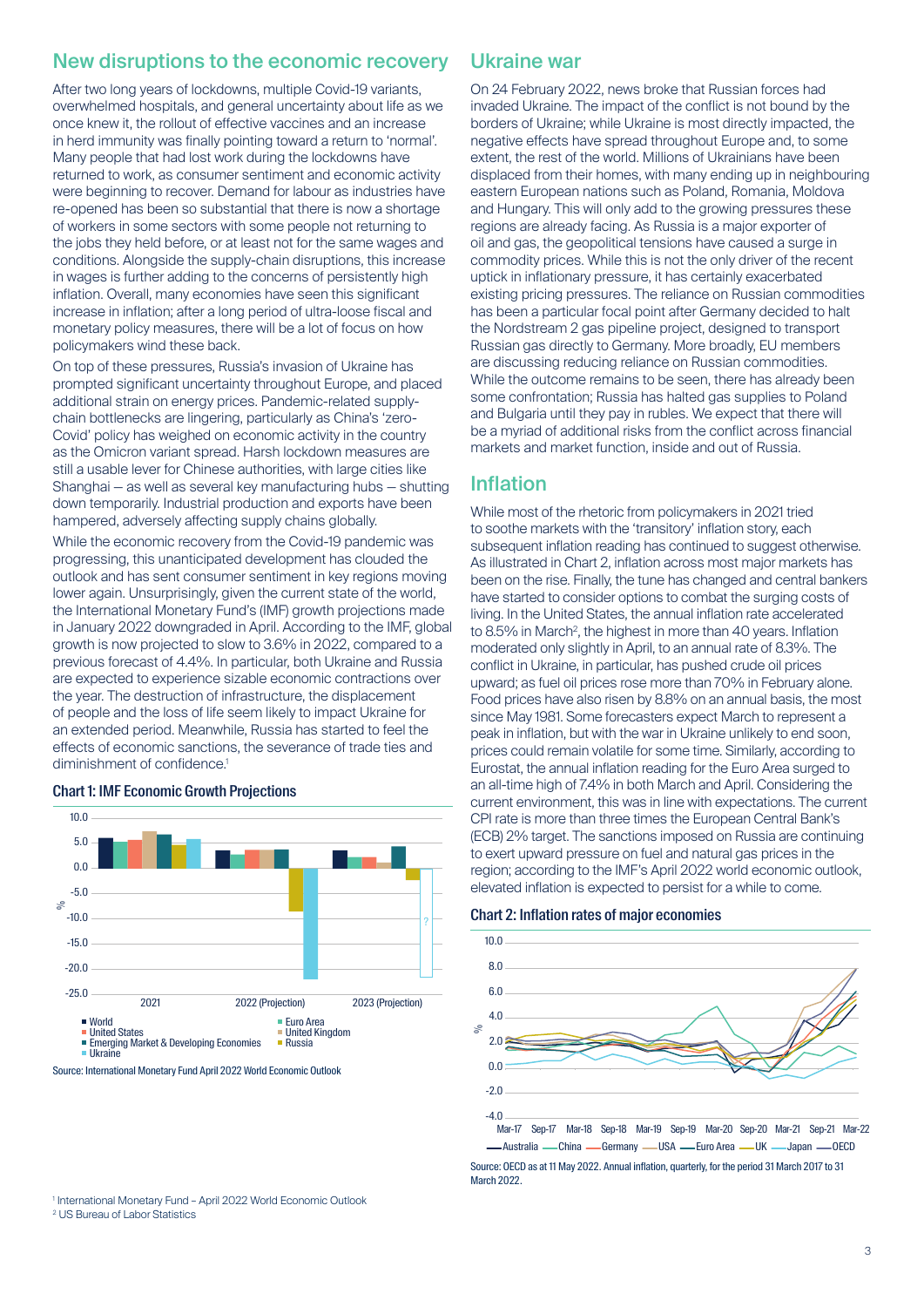## 'Licence to Hike' - Policy tightening begins

In response to the upward movement in inflation, some central banks have started tightening monetary policy settings. Chart 3 below captures the number of interest rate hikes expected across the Eurozone and in the US, against the implied policy rate. The Bank of England was the first key bank to move, raising rates at its December 2021 meeting. Base rates were increased again in February and March, and again in early May. In the US, the Federal Reserve Bank (the 'Fed') increased the Federal Funds Rate by 0.25 percentage points to between 0.25% and 0.50% in March 2022, and by a further 0.50 percentage points in May. During the press conference in May, policymakers advised that further increases will occur if warranted, and at the March meeting there was a median of seven increases over 2022. With two hikes already implemented, Chart 3 below from Bloomberg's World Interest Rate Probability function shows the expectations for another five hikes to come this calendar year. In Europe, the ECB President confirmed the tapering of the Pandemic Emergency Purchase Programme would finish in June, with the asset purchase programme to conclude in the third quarter of 2022. Subsequently an interest rate hike might be required if inflation remains elevated. While taming inflation is an important objective, there will likely be other implications of these policy changes. The Covid-19 pandemic led to a substantial increase in debt levels around the world.3 With inflation already sitting at persistently high levels, the hiking of interest rates will place additional strains on budgets. As fiscal consolidation plays out, public budgets will need to balance the needs for social and other notable expenditures, such as defence. Without a successful transition from the elongated period of loose fiscal policy measures, confidence could further erode. Such sentiment could prompt capital outflows, particularly from emerging markets and encourage a debt crisis. Additionally, if advanced economies were to become more aggressive with their monetary policy adjustments, this could drive a further correction of asset prices.

#### US 9 3.0 8 2.5 7 Rate % Implied Policy Rate % 2.0 No. of Hikes/Cuts 6 mplied Policy 5 1.5 4  $3 \nightharpoonup$ 1.0 2 0.5 1  $0.0$  $\Omega$ May-22 Jun-22 Jul-22 Aug-22 Sep-22 Oct-22 Nov-22 Dec-22 Jan-23 Feb-23 Implied Policy Rate (%) - LHS Number of Hikes/Cuts Priced In - RHS Eurozone 0.6 12 0.4 10 Rate<sup>o</sup>/o Implied Policy Rate %  $0.2$ **Hikes/Cuts** No. of Hikes/Cuts 8 0.0 mplied Policy 6 -0.2 ъ 4 نو -0.4 2 -0.6 -0.8  $\Omega$ May-22 Jun-22 Jul-22 Aug-22 Sep-22 Oct-22 Nov-22 Dec-22 Implied Policy Rate (%) - LHS Number of Hikes/Cuts Priced In - RHS

Source: Bloomberg World Interest Rate Probability as at 23 May 2022

Chart 3: Number of interest rate hikes priced in

#### Bonds, credit and equities

After several years of ultra-low interest rates and bond yields, the rising rate environment has already proved detrimental to fixed income returns. These unfavourable returns are not necessarily surprising; interest rates had been sitting close to zero for quite some time and always seemed likely to rise at some point. In the first four months of 2022, 10-year US Treasury yields rose 1.42%, to 2.93%. Over the same period, German 10-year bund yields rose 1.11%. This was a particularly notable move given bund yields had spent 30 months in negative territory, before rising back above zero at the end of January. As illustrated in Chart 4, government bond yields have risen significantly, after many years of trending downward. Due to the relationship between bond yields and interest rates, yields could continue to rise in the current environment where central banks appear committed to dampening inflation through higher interest rates. In turn, this could exert pressure on fixed income returns. Accordingly, and following the recent NAA review, the Fund currently has zero exposure to sovereign bond markets.





Source: Bloomberg as at 20 May 2022, period 31 December 2021 to 20 May 2022.

Considering this environment, as part of our NAA review, we have re-allocated a significant portion of this exposure toward duration hedged investment grade credit. While the prospect of interest rate hikes is typically unwelcomed by credit investors as it increases the cost of debt, the interest rate sensitivity is being removed via the duration hedge. The perceived risk associated with central bank policy changes has prompted a widening of spreads. We had previously exited our credit allocation in April 2021 due to spread compression. As illustrated in Chart 5, the spread on the Bloomberg Global Aggregate Corporate Index — a typical representation of the global investment grade credit market — has increased by a sizeable 60 basis points over the calendar year to 20 May 2022.





Source: Bloomberg Global Aggregate Corporate Index as at 20 May 2022, period 31 December 2019 to 20 May 2022.

<sup>3</sup> International Monetary Fund - April 2022 World Economic Outlook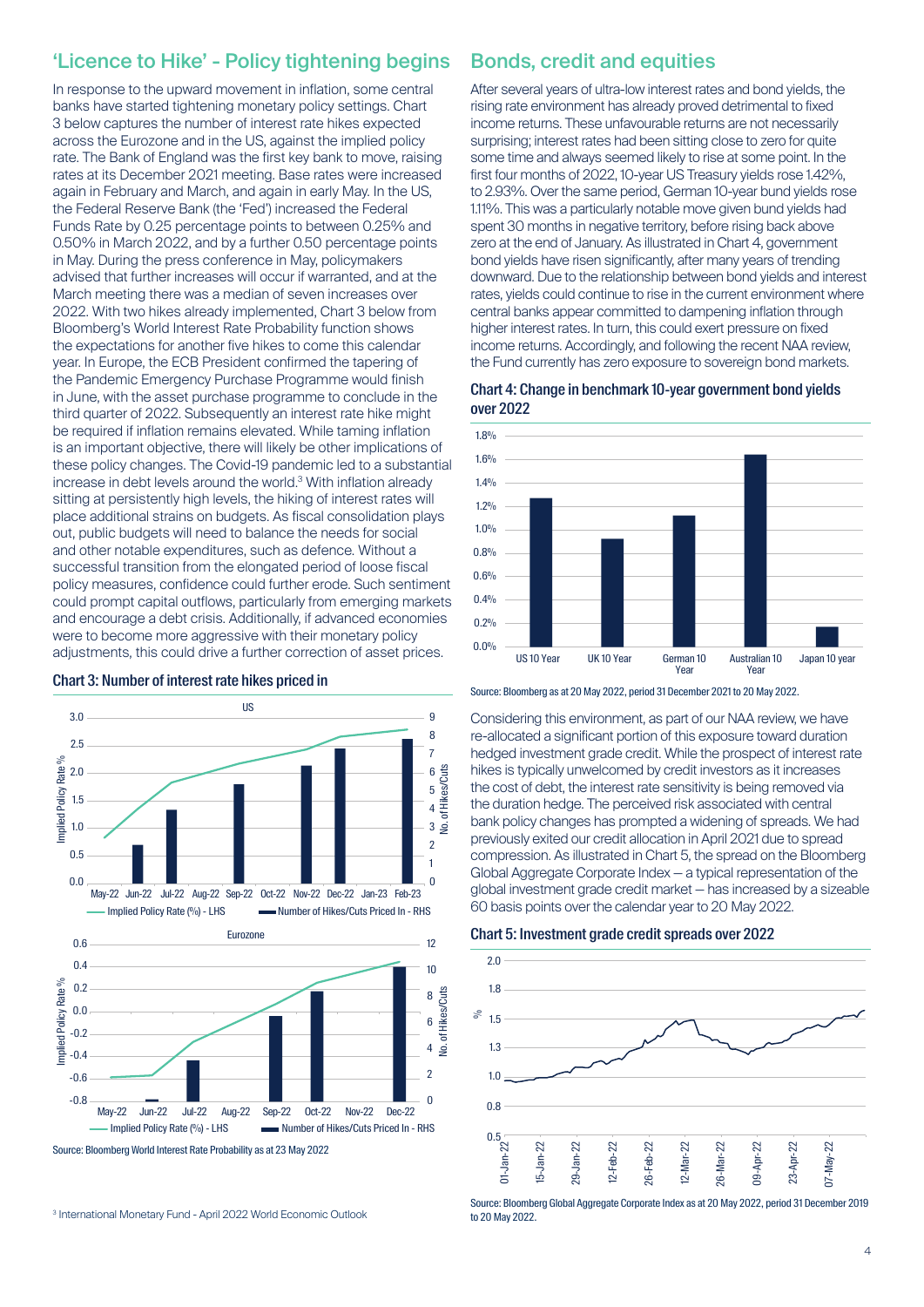The calendar year to date has also been unkind to equity markets. This is partly due to the Ukraine war, rising interest rates, and high inflation that is creating a volatile environment for company valuations. The technology sector, particularly in the US, has delivered lacklustre returns over the past few months, followed by a particularly bad earnings season. Major global indices have experienced declines in the calendar year to date, with the techheavy US NASDAQ Index being the worst performer. Supplychain disruptions, rising borrowing costs, as well as the lingering effects of the Covid-19 pandemic are likely to present ongoing challenges for equities.



Chart 6: Global equity market returns over 2022

Source: Bloomberg as at 20 May 2022, period 31 December 2021 to 20 May 2022.

#### **Outlook**

Having seen a sharp increase in volatility in the year to date, our outlook for financial markets remains cautious. Showing no signs of easing, the war in Ukraine continues to erode investor sentiment and is putting pressure on energy prices, exacerbating the rising costs of living. The global economy remains relatively resilient, although the Ukraine war is expected to slow the rate of growth. Global corporate earnings have been stronger than expected, but the removal of the fiscal and monetary tailwinds will reveal whether deeper issues have been masked. Labour markets have improved markedly, while the rising cost of living is placing additional pressure on wage inflation.

As other economic indicators continue to improve, central bank officials and monetary policy settings are in sharp focus, as

policymakers consider how to best combat the persistently high inflation levels lingering across most major economies. Multiple interest rate hikes are anticipated across most major markets before the end of the year. In the US, for example, the market has priced in the likelihood of 0.50 percentage point increases in the Federal Funds Rate at each of the Fed's next two or three meetings. In Europe, while the ECB has yet to imply an interest rate hike in the near term, the ongoing conflict in Ukraine and the associated price pressures have prompted investors to price in the probability of as many as four interest rate hikes in the remainder of 2022.

While the focus in Europe is highly revolved around the war in Ukraine, Covid-19 outbreaks continue to wreak havoc in China. The spread of the virus appeared to be under control for much of the past two years, but authorities now appear to be struggling under their 'zero-Covid' policy. Market sentiment has deteriorated after Shanghai spent all of April in lockdown. In fact, it appears China's official 5.5% GDP growth target for 2022 may be difficult to achieve given subdued economic activity levels.

Bond yields continue to rise, although longer-term expectations remain within historically low ranges. A key risk is that a stagflation regime persists after the current supply-chain issues have been resolved through the entirety of 2022 and beyond. The rising yield environment continues to drive some caution among investors and is exerting downward pressure on equity valuations. Although corporate balance sheets remain solid and there is still an enormous level of pent-up demand in economies following lockdowns, investors are wondering whether this will be sufficient to support current valuations. We have adopted a cautious approach and began reducing the equity weight in our portfolios in January 2022, having previously introduced protection in October 2021 in recognition of these broad-based risks. With rates still close to all-time lows and with persistently high inflation, the risks are to the upside in interest rates. Thankfully, the flexibility of our objective-based strategies allows us to mitigate these risks, for example, the most material change made in this review is to take advantage of the repricing in fixed income markets to deliver additional yield through an allocation to investment grade credit, without increasing duration in the portfolio. We will continue to rebalance the portfolio as opportunities present themselves over the coming months, balancing both risk and return outcomes.